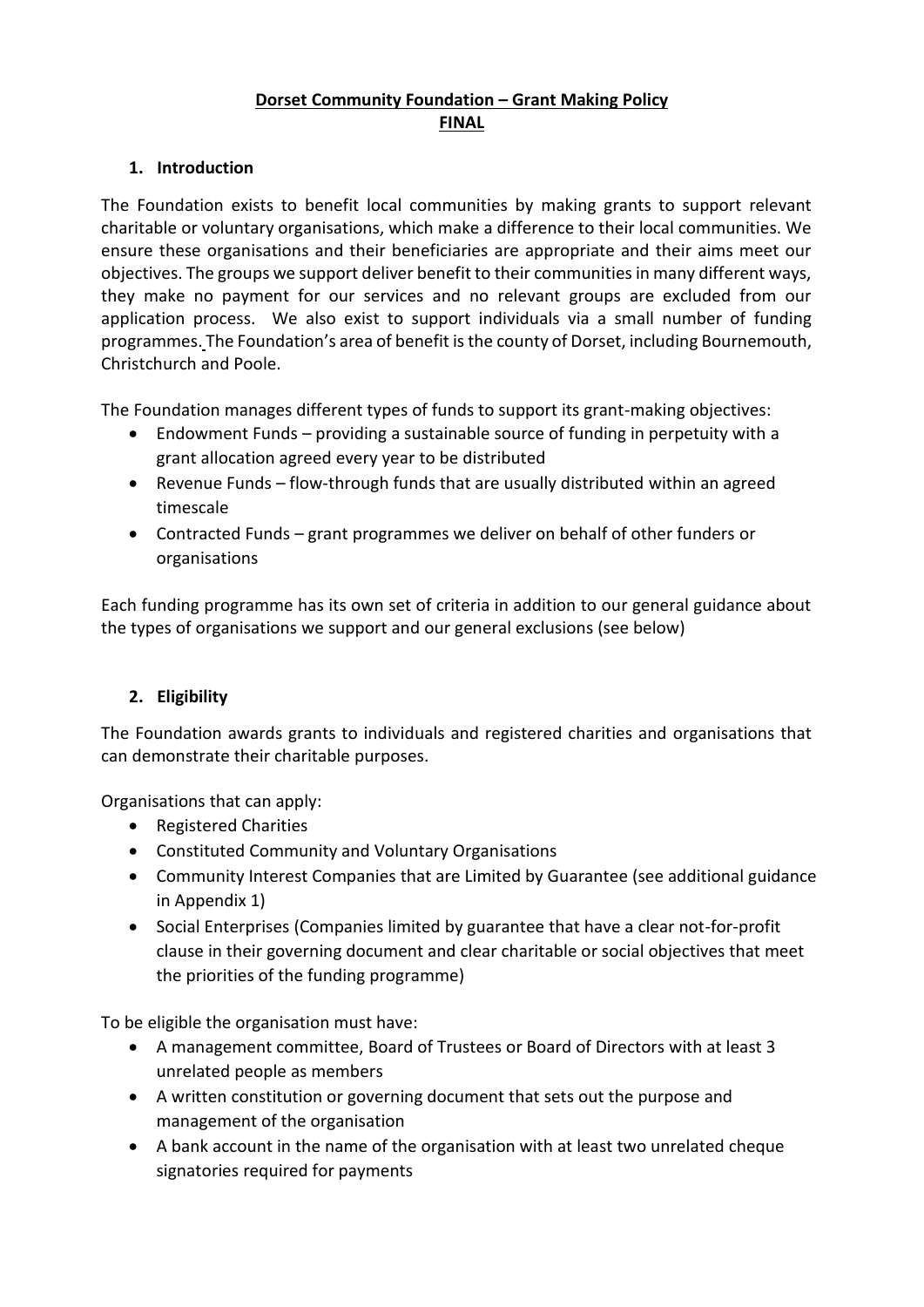We will prioritise small, grassroots charities and community organisations over larger local organisations that have a higher profile. We do not support national charities but can support local branches of national charities, if they are financially independent and locally managed.

Applicants can apply to more than one grant programme throughout the year however, if they are already in receipt of a grant, they are a lower priority for funding. An organisation cannot be in receipt of more than one grant from the same Funding Programme, or for the same project/service concurrently. This is to ensure that:

- the Foundation is reaching as many groups as possible through its funding and not only appealing to those organisations who have previously been funded
- previously funded organisations have submitted an end of grant form and the Foundation can be confident that the grant funding has been spent as required

#### **3. Exclusions**

Grants *will not* be awarded to the following types of activity or organisations:

- Public bodies to carry out their statutory obligations
- The promotion of religion or political causes
- Retrospective funding grants for work that has already started or been completed
- Animal welfare organisations

Grants will *not normally* be awarded to the following types of activity or organisations:

- Organisations operating outside Dorset, Bournemouth and Poole
- Organisations with more than 12 months' unrestricted reserves
- Organisations previously funded with an overdue end of grant form
- Medical research & equipment
- Large capital projects, general large appeals, sponsored and fundraising events
- Salary or fees of professional fundraisers
- Projects duplicating an existing service
- One-off events with limited longer-term benefit

## **4. Funding Programmes**

We run open funding programmes, which are advertised on our website, mailing list and through our networks with cross-sector colleagues. We also run solicited funding programmes, to which applicants must be invited to apply. This is usually where a Fund has limited funds to award and having an open application process would lead to the overwhelming majority of applications being unsuccessful and create a capacity issue for the Foundation. DCF will select those groups who will be invited to apply based on:

- The Grants manager's knowledge and expertise as the DCF appointed member of staff with responsibility for selecting groups for solicited programmes
- Consideration of the Fundholders wishes and suggestions, and on seeking advice from relevant cross-sector contacts where appropriate

Grants are typically available for one year and the grant size varies depending on the criteria of the grant programme.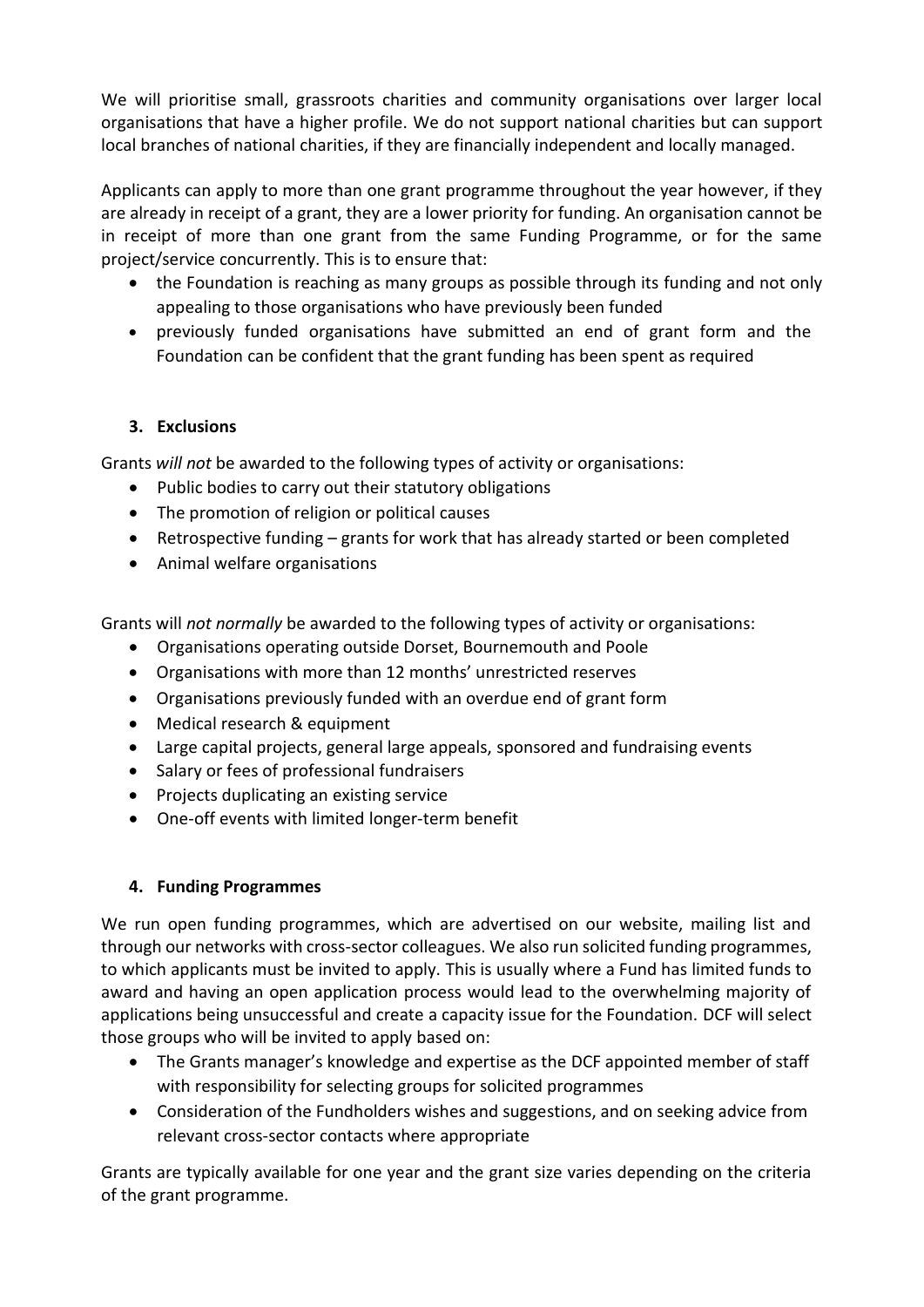# **5. Grant Application Process for Organisations**

- The Foundation encourages applicants to discuss their project request prior to application.
- All requests for funding must be submitted on an online application form (excluding Donor Advised grants of less than £1000 in certain circumstances, detailed further below).
- Online application forms require organisations to set out the details of their project, how it will be delivered, a breakdown of the project budget, how they have identified the need and how they will measure and report back on project outcomes.
- In cases where organisations have difficulty with the online process then we may accept hard copy versions of the application process.
- On receipt of the application the Foundation carries out an assessment, including eligibility, due diligence checks based on the supporting documents supplied, and the fit of the project to the criteria for the relevant grant programme. Due diligence may not be completed if undertaken in the last 12 months, although recent accounts should still be reviewed.
- Ineligible applications do not proceed to a decision-making panel or to the Fundholder, as appropriate. Eligible applications are recommended as High, Medium or Low priority.
- If the funding programme is significantly oversubscribed, DCF reserves the right to shortlist the strongest applications for consideration by the panel or Fundholder, at the discretion of the Grants Manager.
- A grant is only payable on receipt of signed Terms and Conditions.
- We require groups to submit an End of Grant monitoring form at the end of the grant period.

*In all cases funding decisions are signed off by a DCF Trustee.* 

# **6. Grant Application Process for Individuals**

- The Foundation encourages applicants to discuss their project request prior to application.
- The application process for individuals will vary depending on the grant programme but will typically include completing an online application form and submitting letters of support from relevant bodies or professionals.
- On receipt of the application the Foundation carries out an assessment, including eligibility and how the individual fits the criteria of the funding programme. The assessment process may involve a third party organisation verifying that an applicant has met the criteria, including proof of income; permission to share information will be requested.
- Ineligible applications do not proceed to a decision-making panel or to the Fundholder, as appropriate. Eligible applications are recommended as High, Medium or Low priority.
- If the funding programme is significantly oversubscribed, DCF reserves the right to shortlist the strongest applications for consideration by the panel or Fundholder, at the discretion of the Grants Manager
- A grant is only payable on receipt of signed Terms and Conditions.
- We may use a variety of ways to make payment to an individual applicant. These could include paying a Further Education College or other professional body directly for agreed costs, paying the applicant directly, or purchasing items online to be sent to the applicant.
- Receipts as proof of purchase may be required from applicants.
- We ask individuals to provide updates and feedback following the grant and may send a feedback form at a relevant time, for their completion.
- Applicants will not be considered for further funding until they have responded to any requests for updates or feedback regarding the previous grant.

*In all cases funding decisions are signed off by a DCF Trustee.*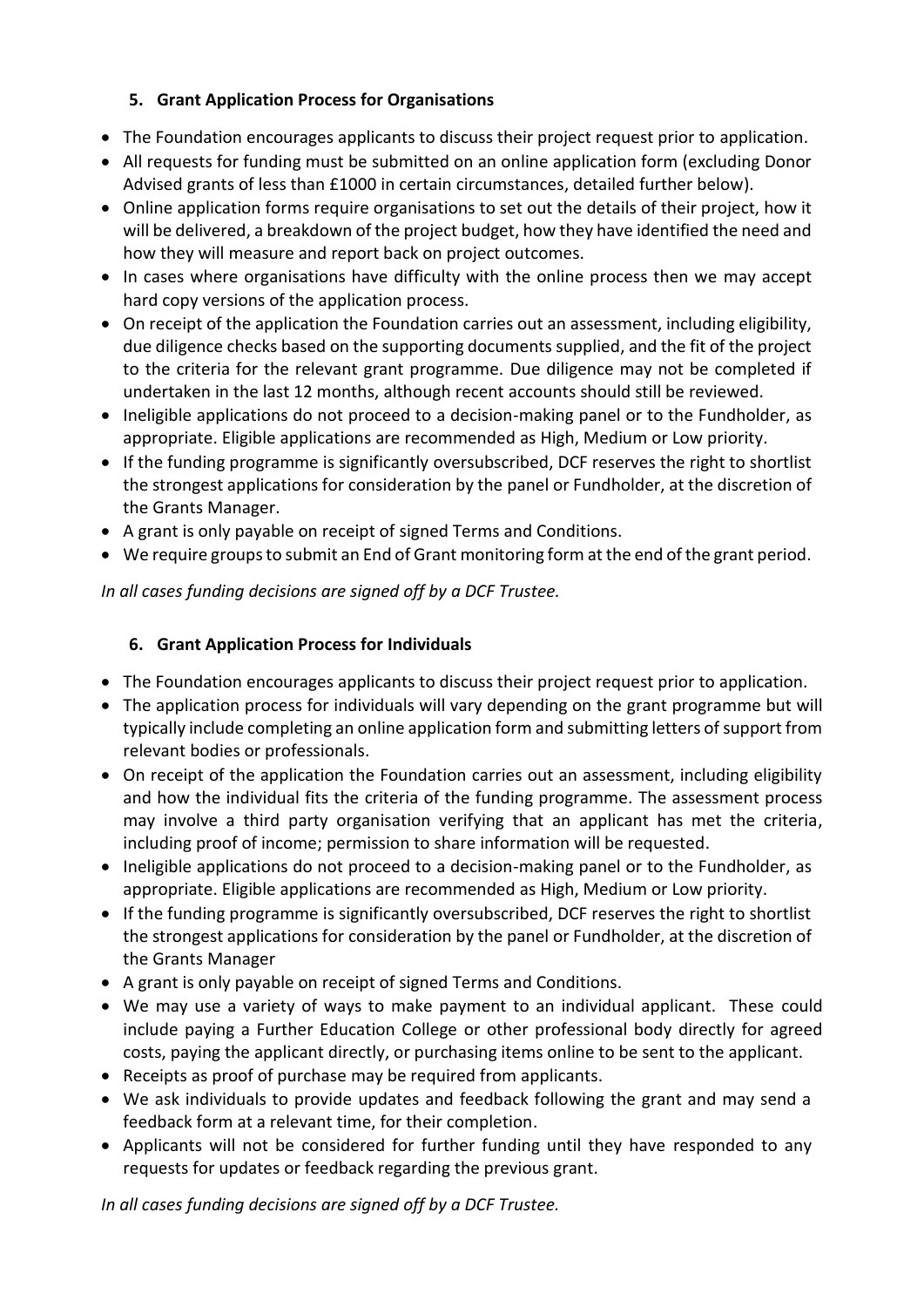## **7. Grant Panels**

Where the grant programme has its own grant panel

- Each panel comprises two Foundation trustees (one acts as the panel Chair) and other members of the community who bring their expertise and knowledge of particular communities whether geographical or communities of interest.
- An assessment summary of all eligible and shortlisted applications, with recommendations put forward by the Foundation's Grants Manager, are considered by the panel. The recommendation by the Grants Manager is for guidance only.
- Decisions are made by a majority vote with the Chair of the Panel having the deciding vote in the case where there is no majority. The panel decision is final.
- In the event that only one trustee is available, the panel decisions must be agreed by another trustee following the meeting before awards can be confirmed.
- In the event that an applicant withdraws their application after the panel decision has been made, the Chair, in consultation with the other panel members, can agree to award the grant to another applicant.
- Requests to amend an application or change the terms of the grant after the panel decision has taken place will be considered by the Grants Manager and Panel Chair, in consultation with other panel members as appropriate.

#### **8. Donor Advised grants**

Fundholders will receive a copy of the DCF Grant-making policy and are reminded that whilst we offer flexibility for Fundholders in terms of the impact they are hoping to achieve through their Fund, as a leading local funder all grants made by the Foundation should remain consistent with the policy in order to reflect the prestige and integrity of the organisation.

As such, in the case of solicited funding programmes, Fundholders may suggest groups that could be invited to apply. However, DCF cannot invite an application from a group who is ineligible according to the Grant-Making policy, or where there are concerns regarding previous Due Diligence checks or grants.

Fundholders who wish to be involved in the decision-making process (as opposed to delegating decision-making to a DCF panel) can either sit as a member of the panel or request a Donor Advised arrangement, following the below process:

- An assessment summary of all eligible applications, with recommendations put forward by the Foundation's Grants Manager, are shared with the Fundholder.
- The Fundholder shares their preferred decisions with the Grants Manager.
- Grants are made in line with the Fundholders wishes unless there are concerns regarding the organisation or the application, which should be brought to the attention of the Grants & Impact Committee before the grant concerned is processed.
- DCF Trustees are responsible for all grants made by DCF and it may not always be possible to follow the wishes of Fundholders, although this is rare.

We offer a more streamlined process for Donor Advised grants of less than £1000, to organisations who have previously been funded by DCF, and where satisfactory Due Diligence checks have been completed in the last 12 months. (The agreed contribution to DCF Core Costs may not be deducted from these smaller donations.) The process for these grants is as follows: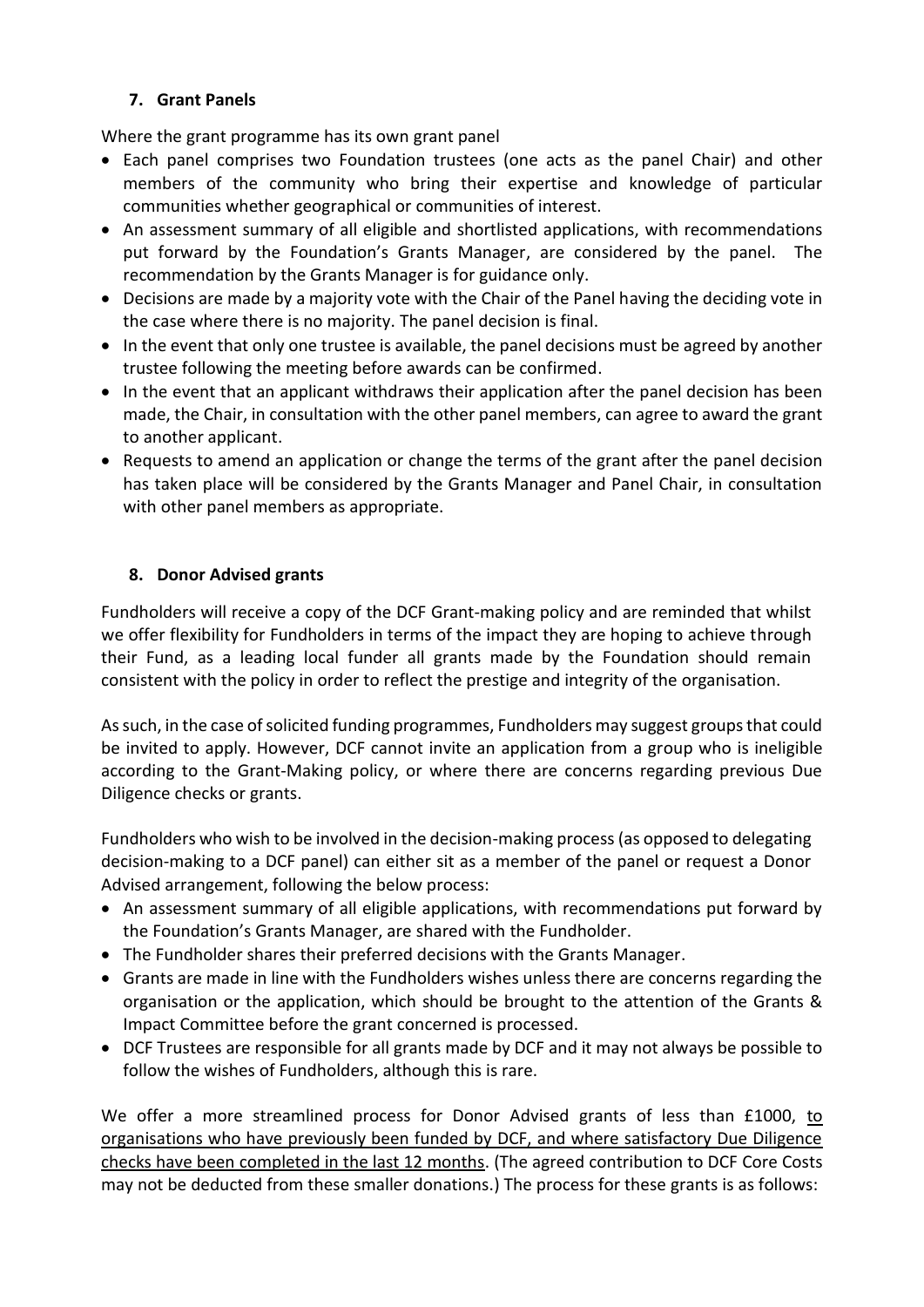- Donor to confirm the group/s to whom they would like to make a grant and any restrictions for expenditure.
- DCF to request a letter of request from the group, to include how they will spend funds.
- Group to write a letter of request to DCF.
- Grant is payable on receipt of signed Terms and Conditions.

#### **9. Notifying applicants of the panel decisions**

- All applicants are notified of the panel decision within one week of the panel meeting.
- Unsuccessful applicants receive feedback about the main reasons why their application was not successful with any relevant signposting to other funding advice or grant programmes.
- Successful applicants are required to sign grant Terms and Conditions before payment by BACS can be made.
- Successful applicants are required to record grants awarded by DCF in their annual accounts.

#### **10. Project evaluation and monitoring**

- The Foundation has implemented the UKCF Outcomes Framework to support the Foundation to better demonstrate the impact of its funding which is vital to attract new funding.
- It is also a requirement that successful applicants follow our PR and logo guidelines when promoting their projects.
- The Foundation carries out formal monitoring visits of the projects it has funded and has a target of carrying out monitoring visits with a minimum of 10% of projects funded per year. These visits may be carried out by Foundation staff, Trustees, Ambassadors and grant panel members and will assess the progress made against the project application and identified outcomes. We require groups to be transparent about the progress of their funded project and about the organisation as a whole, including questions about Safeguarding policy, any recent Safeguarding incidents and how procedures were followed (without identifying the beneficiaries involved).
- If a project is not progressing satisfactorily or there is an under-spend at the end of the project then these monies must be returned to the Foundation unless a revised project budget and timeframe have been agreed in writing by the Foundation before the end of the grant period.
- The Foundation is keen to give active support to organisations where possible.

#### **11. Feedback from applicants and Complaints Policy**

- The Foundation welcomes feedback from all applicants on our application process and we are continually looking at ways to make improvements to ensure that the process is efficient and effective but also supports applicants through the process.
- There is a feedback section on all application forms, and we take account of all comments from applicants.
- In the event that an applicant is not satisfied with the service or advice that has been provided by the Foundation then they can make a complaint following the Complaints Procedure which is available on the homepage of the Foundation's website.

For more information about submitting an application or any information contained in this policy please contact the Grants Manager, Ellie Maguire at grants@dorsetcf.org or on 01202 670815.